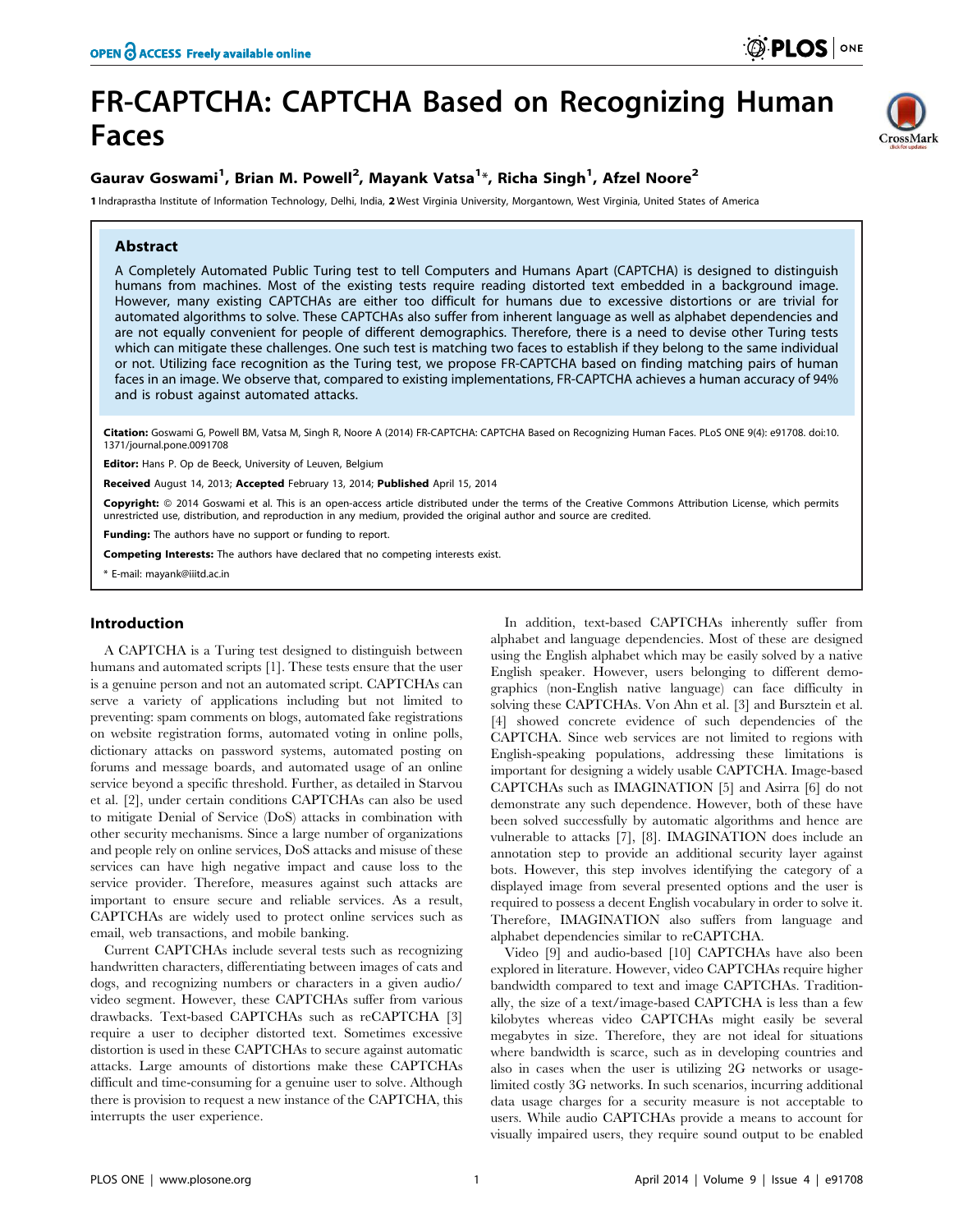

Figure 1. Natural variations present in face images. Variations such as expression and illumination are common even when pose of the face image is fixed to be frontal. The performance of automated face recognition attack algorithms suffers in the presence of such natural variations whereas these are easy to process for humans. doi:10.1371/journal.pone.0091708.g001

on the device which may not always be possible. Audio CAPTCHAs add background noise to the encoded message which makes it difficult to decipher without good sound quality and sufficient clarity. Also, some users may face difficulty in understanding the message regardless of noise because of unfamiliarity with the accent in which the audio message is communicated.

This research explores the possibility of using face recognition to address the challenges with existing CAPTCHAs. Face recognition is a highly intuitive task for humans that can be used as a Turing test. Unlike the aforementioned tests, it does not suffer from language dependency. The human mind performs these functions every day and is very effective in recognizing human faces. However, even after decades of research in face detection and recognition, there exist several challenges in designing effective and accurate algorithms for automatic face detection and recognition. The distortions such as rotation, noise, blur, blending with the background, and occluding facial features can cause face detection algorithms to falsely reject a face. Automatic face detection algorithms are also unable to accurately distinguish

between synthetically generated faces and human faces. The results of the Multiple Biometric Evaluation (MBE) [11] show that state-of-the-art face recognition algorithms yield good performance for controlled face recognition. However, their performance is greatly reduced when the images are captured in an uncontrolled environment with variations such as pose and inconsistent image quality [12]. In contrast, research in cognitive science has shown that humans are good at recognizing familiar faces even if they are of poor quality and distorted [13]. Recent research has shown that under partially controlled conditions and with sufficient image size, even in the case of unfamiliar faces, humans perform better than automatic algorithms [14]. Our previous work explores the possibility of using only face detection to design a CAPTCHA [15]. In this research, our hypothesis is: ''A CAPTCHA that requires face detection and recognition should be challenging for automatic algorithms while being simple for humans to solve.'' Since the research in design of CAPTCHAs has focused on developing tests that are easy for humans but difficult for machines, incorporating challenging face detection and recognition tests in CAPTCHA can enhance their security.



Figure 2. The FR-CAPTCHA generation process. An image of the same size is created using a randomly selected set of human faces and other non-face images after applying different amounts of rotation to each image. A background of the same size is generated using various colored shapes. A new image is generated by blending this image with the background. This combined image is then further processed to add noise, illumination variance, and false edges. The resulting image is a FR-CAPTCHA. doi:10.1371/journal.pone.0091708.g002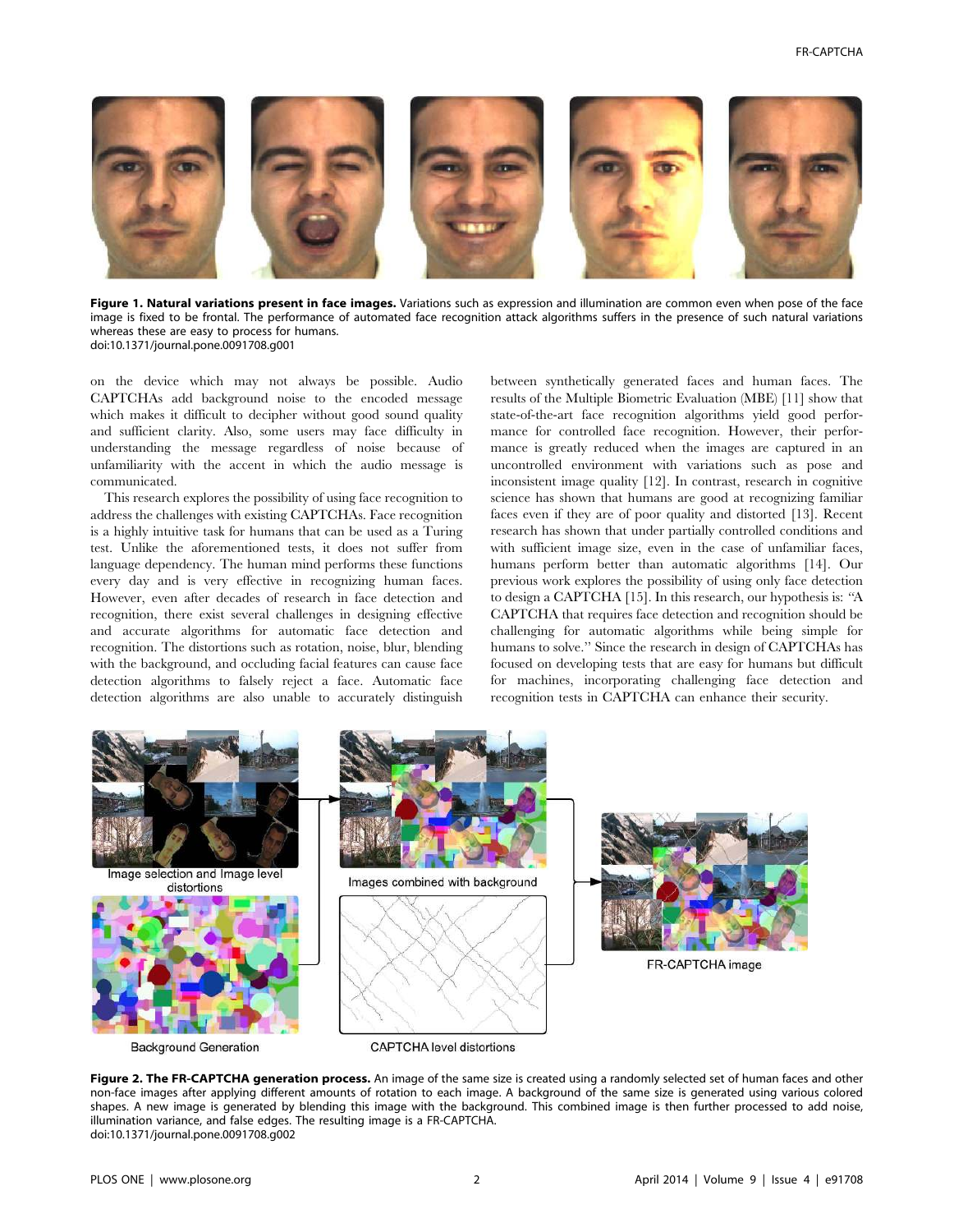

Rotation



Fake edges



Average blend



High blend



**Emoticon fakes** 

Figure 3. Distortions involved in the FR-CAPTCHA generation process. doi:10.1371/journal.pone.0091708.g003

Illumination

variations

# Materials and Methods

#### Ethics Statement

The human study is conducted with the help of volunteers with 18+ years of age. Prior to collecting human responses, the written consent of the volunteers is obtained and they are informed that their responses would be used for research and analysis purposes. Names or any other identifiable information of the volunteers are not collected. All the procedures used in the current study are approved by the IIIT-Delhi Ethics Board.

#### Stimuli

The face images used in the CAPTCHAs are taken from the AR face database [16] which allows use for research and publication with proper citation. The non-face images are available under the Creative Commons license and are taken from various sources on the internet.

# Methodology

Face recognition is a problem that every healthy human mind solves everyday, usually even without conscious effort. Cognitive research has found that human face recognition can function even in the presence of a multitude of covariates such as pose, expression, illumination, occlusion, aging, alterations and their combinations [13]. On the other hand, automated face recognition algorithms perform poorly when such challenges are present. The proposed CAPTCHA leverages this parity by utilizing distortions and natural variations of human faces to increase difficulty for automated attacks. Natural face variations such as shown in Figure 1 are easy for the human mind to process but difficult for automated algorithms. In addition to natural variations, the task can be made even more challenging by applying artificial distortions to the face images and embedding these on a complex background. However, adding artificial distortions may adversely impact both machine and human performance. As discussed previously, an ideal CAPTCHA should

be easy for humans to solve while being robust towards automated algorithms. Therefore, the artificial distortions are applied within certain limits based on the sets of parameters. These distortion parameter sets have to be optimized in order to achieve the best tradeoff between ease for human users solving the CAPTCHA and difficulty for automated algorithms.

The proposed CAPTCHA is a single composite image containing multiple human face and non-face images on a background with varying degrees of distortion. In order to solve it, the user is required to match human faces (faces belonging to a single individual) on the CAPTCHA. The proposed FR-CAPTCHAs are designed using an adversarial learning-based algorithm. Since the objective of the CAPTCHA generation process is to maximize human accuracy while minimizing machine accuracy, automatic face recognition algorithms act as the adversary in the proposed approach. The CAPTCHA generation process depends on several parameters that need to be optimized. The FR-CAPTCHA generation process can be formulated as,

$$
C = F(f, \bar{\phi}) \tag{1}
$$

Here,  $F$  is a function that utilizes face and non-face images,  $f$ , along with the sets of parameters  $\overline{\phi}$ , to generate the FR-CAPTCHA denoted by C. The sets of parameters control the difficulty of the generated CAPTCHA. Using an adversarial learning approach and gradient descent optimization, the optimum sets of parameters are obtained such that the human accuracy is maximized and machine accuracy is minimized. In order to achieve this objective, the CAPTCHA generation process is divided into two different processes: learning the optimum sets of parameters, and utilizing the learned sets of parameters to generate new FR-CAPTCHAs. The useful sets of parameters  $\bar{\phi}_u$ are learned according to Equation (2):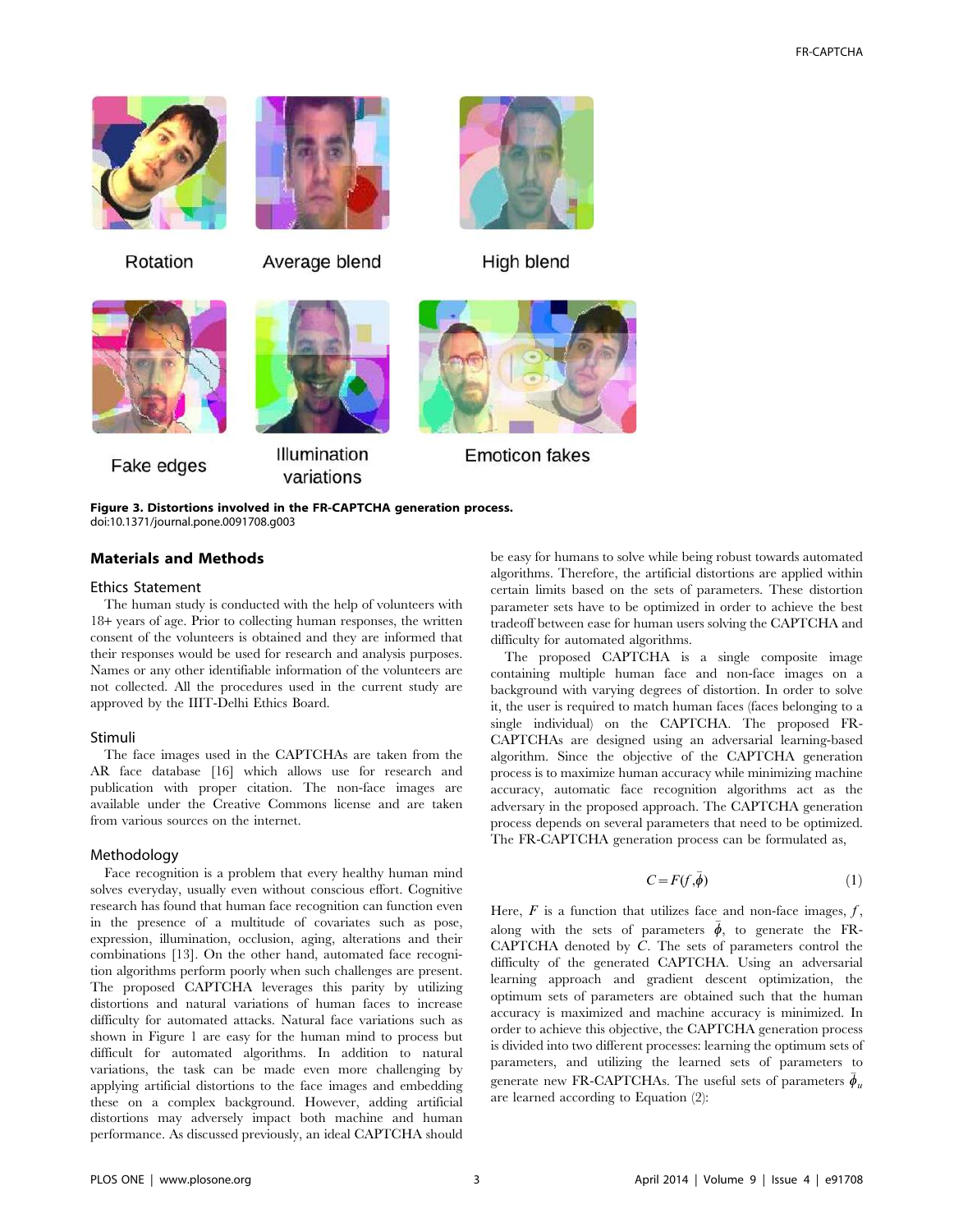

Figure 4. Example of correct and incorrect responses to the proposed FR-CAPTCHA. It can be solved correctly if and only if a matching pair of human faces is selected by the user. Each blue circle represents a user response. As shown, selecting two face images of the same person is considered as a correct response, while selecting a non-face image or two images of different persons is considered an incorrect response. doi:10.1371/journal.pone.0091708.g004

$$
\bar{\phi}_u = \text{Train}_{(C = F(f, \bar{\phi}_i)}(a_h = 1, a_m = 0)
$$
\n(2)

where,  $a_h$  denotes the human response and  $a_m$  denotes the machine response. A correct response is depicted with the value 1, whereas an incorrect response is depicted with the value 0. Out of all the possible parameter sets  $\bar{\phi}_i$ , only the useful parameter sets  $\bar{\phi}_u$ are chosen according to the specified constraint on  $a_h$  and  $a_m$ . It is to be noted that the constraint denotes the ideal criteria that a CAPTCHA has to fulfill: maximum human performance and minimum machine performance. Therefore, parameter sets conforming to other constraints are not useful for FR-CAPTCHA generation. Further, in Equation (2), the process Train represents gradient descent learning. For a given set of parameters  $\bar{\phi}_t$ , let  $E_{h,m}(\bar{\phi}_t)$  be the objective function that minimizes the error caused by four constraints associated with  $a_h$  and  $a_m$  i.e.,

$$
E_{h,m}(\bar{\phi}_t) = \begin{cases} 0 & \text{if } a_h = 1 \text{ and } a_m = 0\\ 1 & \text{otherwise} \end{cases}
$$
 (3)

In gradient descent, optimal parameters are obtained using Equations (4) and (5).

$$
\nabla E_{h,m}(\bar{\phi}_t) = \frac{\delta E_{h,m}(\bar{\phi}_t)}{\delta \bar{\phi}} \tag{4}
$$

$$
\bar{\phi}_{t+1} = \bar{\phi}_t - \eta \nabla E_{h,m}(\bar{\phi}_t)
$$
\n(5)

Here,  $E_{h,m}(\bar{\phi}_t)$  denotes the gradient of the objective function at the  $t<sup>th</sup>$  learning iteration and  $\eta$  is the learning rate used to control the rate at which parameter learning converges. The initial parameter assignment determines the final outcome of gradient descent learning. Therefore, the initial assignment is performed using small scale experiments with both humans and automatic algorithms. An intermediate experiment is performed in order to obtain human responses. The details of the experiment are presented in the results section. Since the CAPTCHA performance depends on both human and machine responses, machine adversaries are also required to be analyzed. As FR-CAPTCHA is based on face detection and recognition, automatic face detection and recognition algorithms are suitable adversaries. Therefore, machine adversaries based on the Viola-Jones face detector [17] and a commercial face recognition system (COTS) are used. The methodology involved with the adversaries is detailed below:

- 1. Given a CAPTCHA image C, a set of images  $c_1$  to  $c_n$  are created by rotating the CAPTCHA image by  $n$  incremental rotation levels ranging from  $0^{\circ}$  to  $360^{\circ}$  degrees in order to handle the random rotation in the constituent images.
- 2. For each CAPTCHA image  $c_1$  to  $c_n$ , the Viola-Jones face detector [17] is utilized and face detection is performed with three different window sizes (window size is a parameter of Viola-Jones face detector).
- 3. The detected face coordinates are matched with the actual embedded face locations. The number of correctly located face images is stored and the number of all unique faces detected from the CAPTCHA is obtained by summation over the set of images  $c_1$  to  $c_n$ . For example, if a face image was only correctly identified in  $c_1$  but not in any other images, it is still counted as a successful detection.
- 4. If the cumulative successful face image detections equal the actual number of human faces in the CAPTCHA, it is considered as a correct response by the face detection adversary, otherwise it is not.
- 5. The methodology of the machine adversary based on face recognition COTS is the same as the one based on Viola-Jones detector. The difference between the two is that in Step 2, face detection is performed using the COTS face detection module instead of Viola-Jones. If COTS is able to detect two face images, then recognition module is invoked to match them. Face recognition adversary is successful if it is able to detect atleast two faces and find a correct face pair.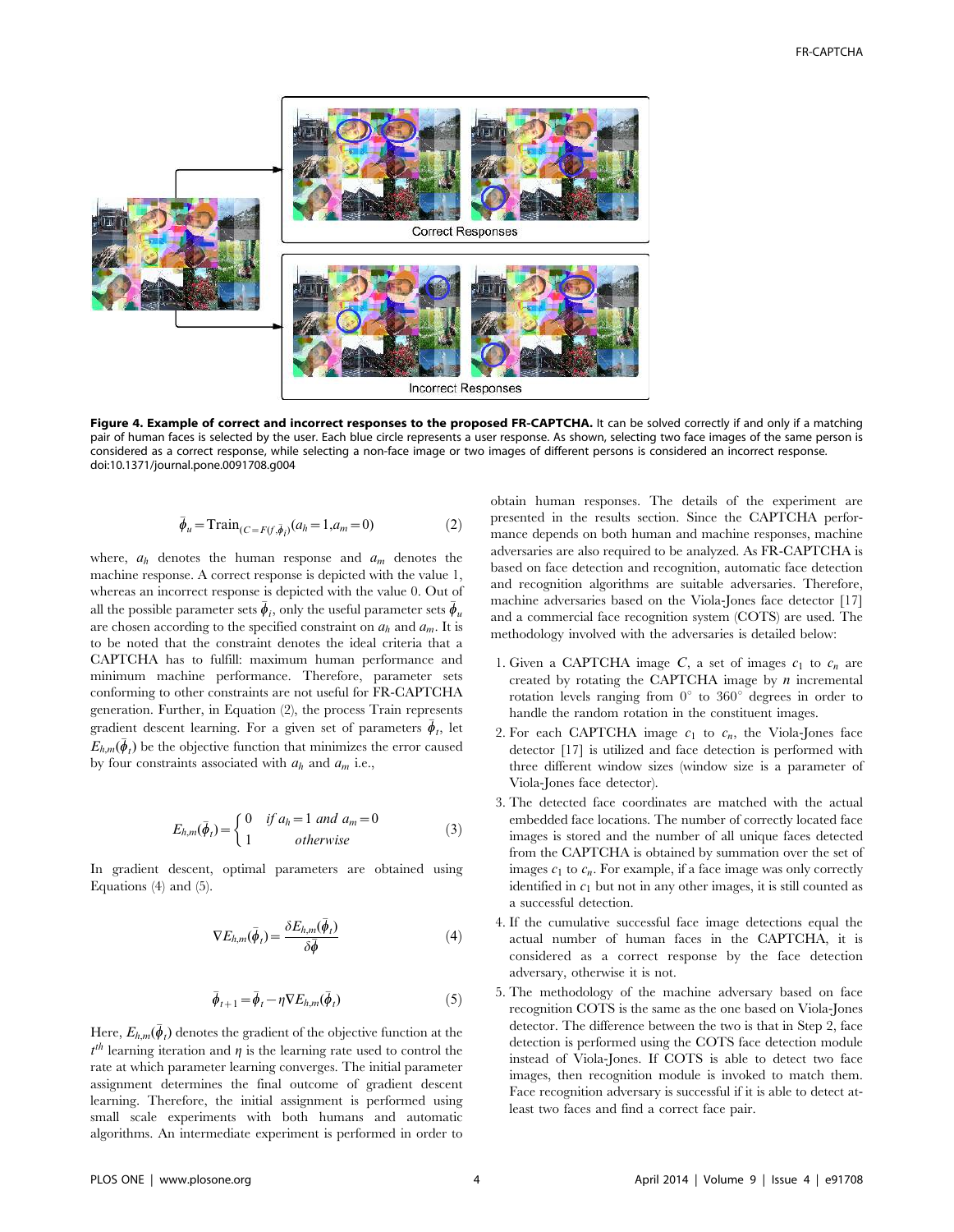#### FR-CAPTCHA



Figure 5. Examples of FR-CAPTCHA. The CAPTCHAs are numbered according to the set numbers assigned in Tables 1 and 2. doi:10.1371/journal.pone.0091708.g005

As per Equation (5), the learning process considers both the human response  $(h)$  as well as the response of the automatic algorithm (m). The gradient descent learning converges to multiple optimal sets of parameters that maximize the likelihood of being solved successfully by humans and minimize the likelihood of being solved successfully by automatic algorithms. The optimal sets of parameters are then utilized in the testing phase of FR-CAPTCHA.

Figure 2 shows the steps involved in generating the proposed FR-CAPTCHA based on the optimum sets of parameters. The optimum parameter sets describe the range of parameter values for the various operations that are essential to the generation process. For example, a parameter set can specify that rotation angle has to lie within the interval  $[30^\circ, 90^\circ]$ . This means that even though the final rotation applied to each image in the FR-CAPTCHA is chosen in a stochastic manner, it is bound to lie

between the specified upper and lower limits. First, a set of human face and non-face images is selected from a database of images. The number of human face and non-face images can vary in individual instances of FR-CAPTCHA and is randomly decided at the time of generation. The only constraint in selecting face images for the CAPTCHA is that there must be at least two matching face pairs. A matching pair of faces is one in which both faces belong to the same individual, but are not the exact same image. Each selected image is resized according to the parameter set and then positioned on a blank image of size  $600 \times 400$ . Since modern devices with varying screen sizes are used to access the internet, the choice of size is an important factor. This size preserves the details required by a human to successfully perform face recognition without being too large for devices with small screens, e.g., mobile and tablet devices. The images are placed at randomly selected positions such that they do not overlap beyond a specified threshold and the overlapping region is created using a weighted average of the overlapping images. We select multiple distortions for this purpose such as rotation, noise, illumination, false edges, adding non-face images, and image blending with the complex background. Further, to maintain unpredictability, each of these artificial distortions is applied in a stochastic manner but with an intensity that is regularized by the optimum parameter sets. The parameters control the difficulty of the generated CAPTCHA. After placing all the component images, a background image of the same size  $(600 \times 400)$  is generated. To generate the background image a large number of shapes, varying in size, color and type (circle, rectangle, cross, ellipse), are placed on an image. Patches of skin color are also placed on the background to obfuscate skin color-based segmentation algorithms. Using a weighted average blending scheme, the background is combined with the image containing rotated and resized faces obtained in the first step.

To further enhance the security of the CAPTCHA, irregular variations in illumination are introduced to the image. In addition, a random amount of free-form lines are drawn on the image to introduce false edges and emoticon images are blended in with the CAPTCHA at dynamically selected locations. For any machine adversary, the first step towards solving the CAPTCHA is segmentation into distinct sections so that the embedded faces can be extracted for matching. Adding false edges and emoticons introduces false positives for edge and face detection algorithms respectively, and therefore, increases the security of the generated CAPTCHA. The distortions utilized in generating FR-CAPTCHA are illustrated in Figure 3. The complete step-bystep process of generating a FR-CAPTCHA is summarized below:

1. Image selection and image level distortions

- (a) The number of human faces to place on the CAPTCHA is decided. This number can vary from 4 to 6.
- (b) The number of non-human images in the CAPTCHA is set such that the total number of faces in the CAPTCHA is 12.
- (c) The required number of face and non-face images are randomly selected from the corresponding databases.
- (d) Each selected image is resized to a size that can range from  $100 \times 125$  to  $175 \times 150$ .
- (e) Each selected image is rotated by an angle that is stochastically chosen such that it lies within a range specified by the parameter set.
- (f) For each image, a random coordinate  $(x, y)$  is generated. Then a check is performed to verify if the image can fit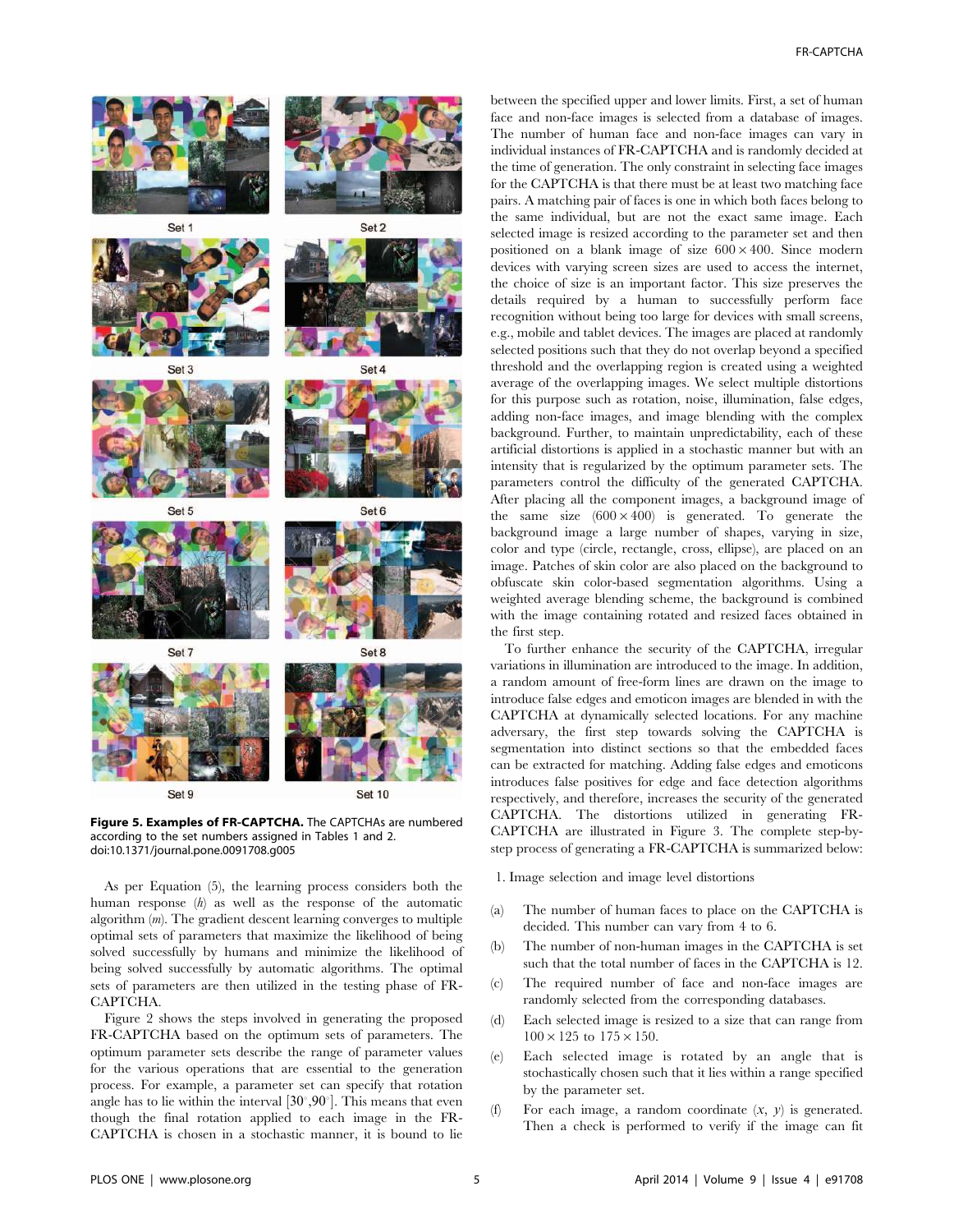

# **Human Accuracy and Preference Results**

Figure 6. Human performance and preference on reCAPTCHA, IMAGINATION and the proposed FR- CAPTCHA. Based on 2,997 responses, the proposed CAPTCHA achieves higher human performance and is also preferred by majority (80%) of the users. The error bars represent confidence intervals. doi:10.1371/journal.pone.0091708.g006

inside the CAPTCHA boundaries if  $(x, y)$  is used as the topleft corner of the image.

- (g) Check if the image overlaps with an existing image on the CAPTCHA. If so, both images are blended together using weighted average blending. The weights depend on whether or not the overlapping image is a face. The face image is assigned higher weight in the blending process compared to the non-face image in order to facilitate human recognition. These weights are a part of the parameter set of FR-CAPTCHA generation which is subject to optimization.
- (h) Repeat steps (d), (e), (f) and (g) until all 12 selected images have been placed.
- 2. Background generation
- (a) An image of size  $600 \times 400$  is generated.
- (b) A number of shapes such as squares, crosses, and ellipses are generated with varying sizes and colors. These variations, as well as the amount of shapes to be generated, are controlled by respective parameters which specify the range of values that these parameters may take.
- (c) These generated shapes are placed randomly on the background image without consideration for overlap.
- (d) Finally, the background image is eroded and dilated with varying structuring elements to generate the final background for the FR-CAPTCHA.
- 3. Combining background with CAPTCHA image
- (a) The background image is blended with the CAPTCHA image using weighted averaging blending. The weights assigned to the background and foreground (CAPTCHA image) are part of the parameter set.
- (b) The weight assigned to the foreground is higher in the regions where there already exists an overlap of face images prior to combination with the background. This is to ensure

that every region in the FR-CAPTCHA is discernible by humans.

- 4. The resultant CAPTCHA image (foreground with selected human and non-human images and background) is subjected to further distortions based on the parameter set. These distortions include:
- (a) Adding fake edges: Irregularly oriented jagged lines with flexible starting and ending locations.
- (b) Adding illumination variations: The CAPTCHA image is divided into a variable number of non-uniform grids. These grids are then subjected to gamma adjustment with different gamma values such that some grids are made lighter and some are made darker.
- (c) Adding emoticon images: A database of emoticon images is used to select and place few emoticon images on random locations in the CAPTCHA image. These emoticon images serve as false positives for face detection algorithms and make segmentation of the individual faces difficult.
- (d) Adding noise: A certain percentage of the total number of pixels in the FR-CAPTCHA are corrupted by modifying their values. The percentage of pixels to corrupt is decided on the basis of the parameter set and their locations to corrupt are chosen at random.

Figure 4 presents an example of FR-CAPTCHA along with sample correct and incorrect responses. As mentioned previously, every FR-CAPTCHA contains at least two pairs of faces belonging to the same individual. In order to solve the test and verify that the user is human, he/she must mark the locations of two human faces in the image which belong to any one of the matching pairs. If any of the marked locations is not a human face or the faces marked belong to different individuals, the response is considered incorrect; otherwise, it is considered correct and the CAPTCHA is considered solved. The process of solving the FR-CAPTCHA involves both detecting the locations of human faces in the image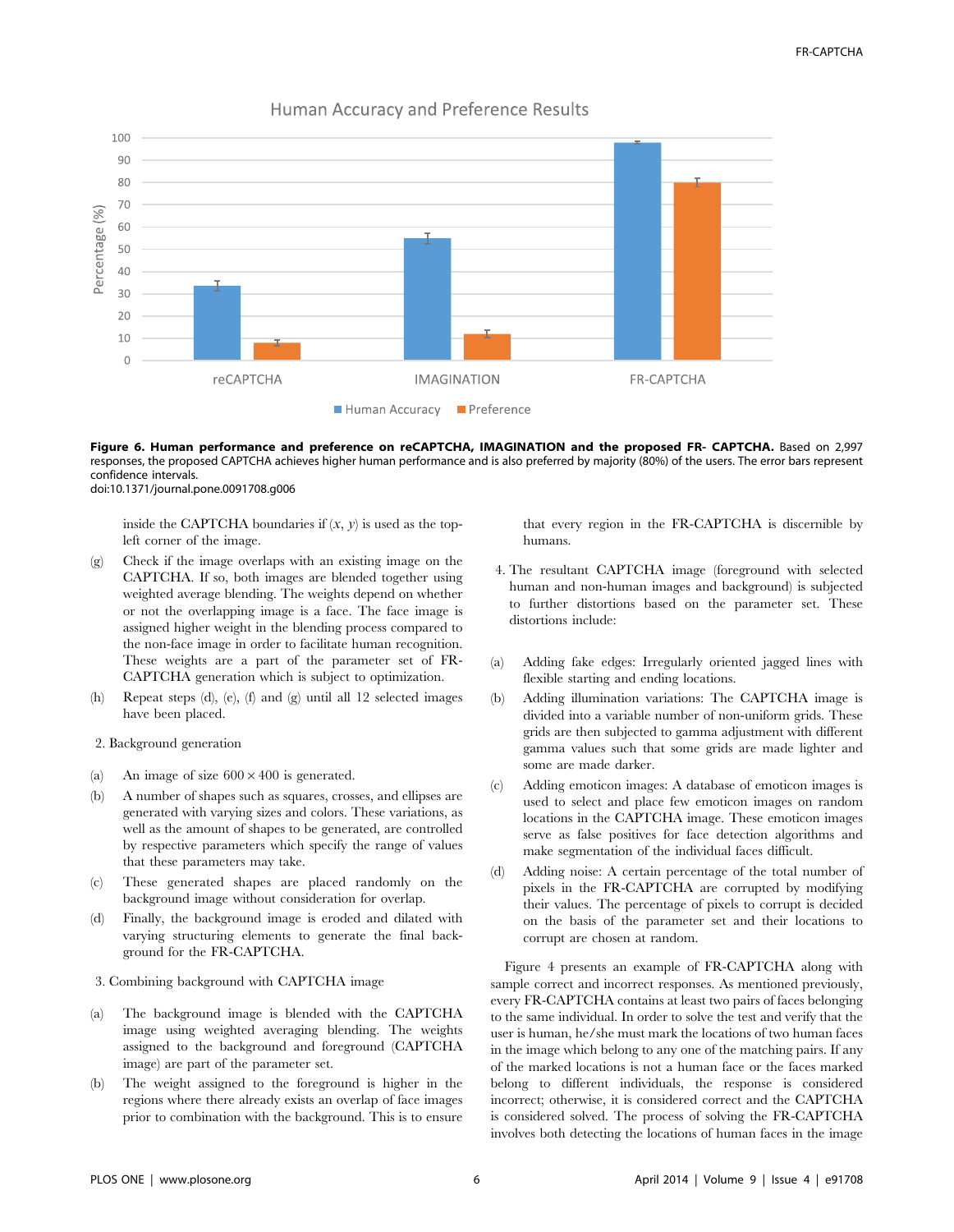as well as recognizing which faces match with others in the image. The FR-CAPTCHA thus requires a user to solve both face detection and recognition problems. The process of solving a FR-CAPTCHA is also detailed below:

- 1. Each FR-CAPTCHA has a total of 12 images. Only 6 (at most) of these images can be human faces. Every user is allowed 2 clicks in total to solve a FR-CAPTCHA. For an attempt to be called successful, the following conditions must hold true for the 2 clicks made by the user:
- (a) Both the clicks have to be located within the area of human face images. If any of the clicks lie in a region which is part of the background or a non-human face image, then the attempt is invalid. This is the face detection test. Among the incorrect responses shown in Figure 4, the first response violates this condition.
- (b) Both the human face images selected by the user (by clicking in their region) have to belong to the same individual. If both images are human faces but belong to different individuals, then the attempt is invalid. Each FR-CAPTCHA has at least two correct ways to be solved, i.e., there are 2 pairs of face images that belong to the same individual. The user has to pick any of these pairs. This is the face recognition test. Among the incorrect responses shown in Figure 4, the second response violates this condition.

#### Results and Discussion

FR-CAPTCHA is evaluated in two phases. The first phase of testing is performed during parameter optimization in order to obtain human and machine adversary responses for gradient descent learning. The second phase of testing is performed on the optimized FR-CAPTCHA in order to assess its robustness towards automated attack as well as ensure ease of use for humans. The following sections provide the details of these results.

#### Parameter Optimization

As discussed in the previous section, human responses are required in order to optimize the set of parameters for FR-CAPTCHA generation. An initial set of FR-CAPTCHAs is generated with multiple sets of parameters and human performance is evaluated on these sets. The parameter values are explained in Table 1 and 10 parameter sets on which the optimization/evaluations are performed are listed in the Table 2. A total of 300 CAPTCHAs are generated - 30 CAPTCHAs for each parameter set. Human performance on each set are presented in Table 2. During the human performance test, each CAPTCHA is presented to multiple volunteers. Each CAPTCHA is successfully solved by at least one attempting volunteer. Human performance data on these sets provides valuable insight into the impact of each distortion towards human accuracy. For example, the observation that human performance is lower in set 10 compared to set 9 implies that adding emoticon images and high global distortions negatively impact human performance. Therefore, it becomes clear that increasing the level of these distortions corresponds to a proportionate increase in the difficulty of the entire CAPTCHA. This deduction can be supported by the results of other sets and relationships between the distortions and CAPTCHA difficulty can be established. Tuning these distortions optimally then becomes relatively easier. In order to achieve maximum human accuracy, the distortions must be chosen such that the CAPTCHA is easy to solve, however, it must still be

resilient against machine attack and therefore a balance has to be achieved via the optimization process. During this phase, the key observations are as follows:

- 1. Overall, across all the sets, 96% training accuracy is achieved using 1794 responses from 220 volunteers.
- 2. Even though human performance is high across all the sets, reduced accuracies are observed when the blending level is high (79.2% in set 7). The blend effect causes the visibility of the face image to deteriorate significantly, especially due to the overlapping images and highly randomized background. Therefore, it is noted that the maximum level of blend requires to be reduced in the optimized set of parameters.
- 3. It is also observed that rotation, global distortions and emoticons have relatively smaller negative impact and these distortions can be utilized without compromising the human performance.
- 4. For easier sets, automatic face detection algorithms (adversaries) are able to detect some faces in the CAPTCHA images. However, with increase in distortions, automatic algorithms are unable to find genuine faces.

#### Human Performance Evaluation of FR-CAPTCHA

For evaluation, a set of 500 CAPTCHAs are used with varying difficulty and collected responses in two sessions in different demographic settings (i.e., India and the United States). Some key observations are as follows:

- 1. In session 1, we collected 30,000 responses from 3,000 users with an overall accuracy of 98.36% (29,507 correct responses). In session 2, we collected 12,000 responses from over 1,200 users with an overall accuracy of 84.89% (10,187 correct responses). In both sessions, each CAPTCHA image is shown to multiple volunteers. The CAPTCHAs are presented to the users on a webpage where they are provided general instructions on how to solve a FR-CAPTCHA.
- 2. Using a weighted average based on the fraction of responses contributed by each session (30,000 responses in session 1 and 12,000 responses in session 2), we get an overall human accuracy of 94% over the two sessions.
- 3. We also observe that performance depends on the difficulty level of the CAPTCHA. The CAPTCHAs used for evaluation corresponded to ten different difficulty levels. Table 3 provides detailed per-set analysis of human performance on these CAPTCHAs. Set 1 is the easiest set with no distortions, whereas, Set 10 is the hardest set with the maximum amount of distortion. As we can see in Table 3, for a particular session, human accuracy does not decrease by a large amount even with considerable increase in distortion across various sets. The difference between the best and worst performance is only 6.6% in session 1 and 7.1% in session 2. This supports our initial hypothesis that humans can recognize faces even in unfavorable conditions with unfamiliar faces. Though the difference in the overall performance in both sessions is much higher, a part of this can be attributed to the difference in the conditions during response collection. Another inference that can be drawn from the set analysis is that out of all the distortions, blending with background has maximum effect on human performance. This is evident from the performance values in Sets 3, 7, and 9 which are clearly much lower than the sets of comparable difficulty, with similar amount of distortions. Figure 5 presents an example FR-CAPTCHA image belonging to each of these sets.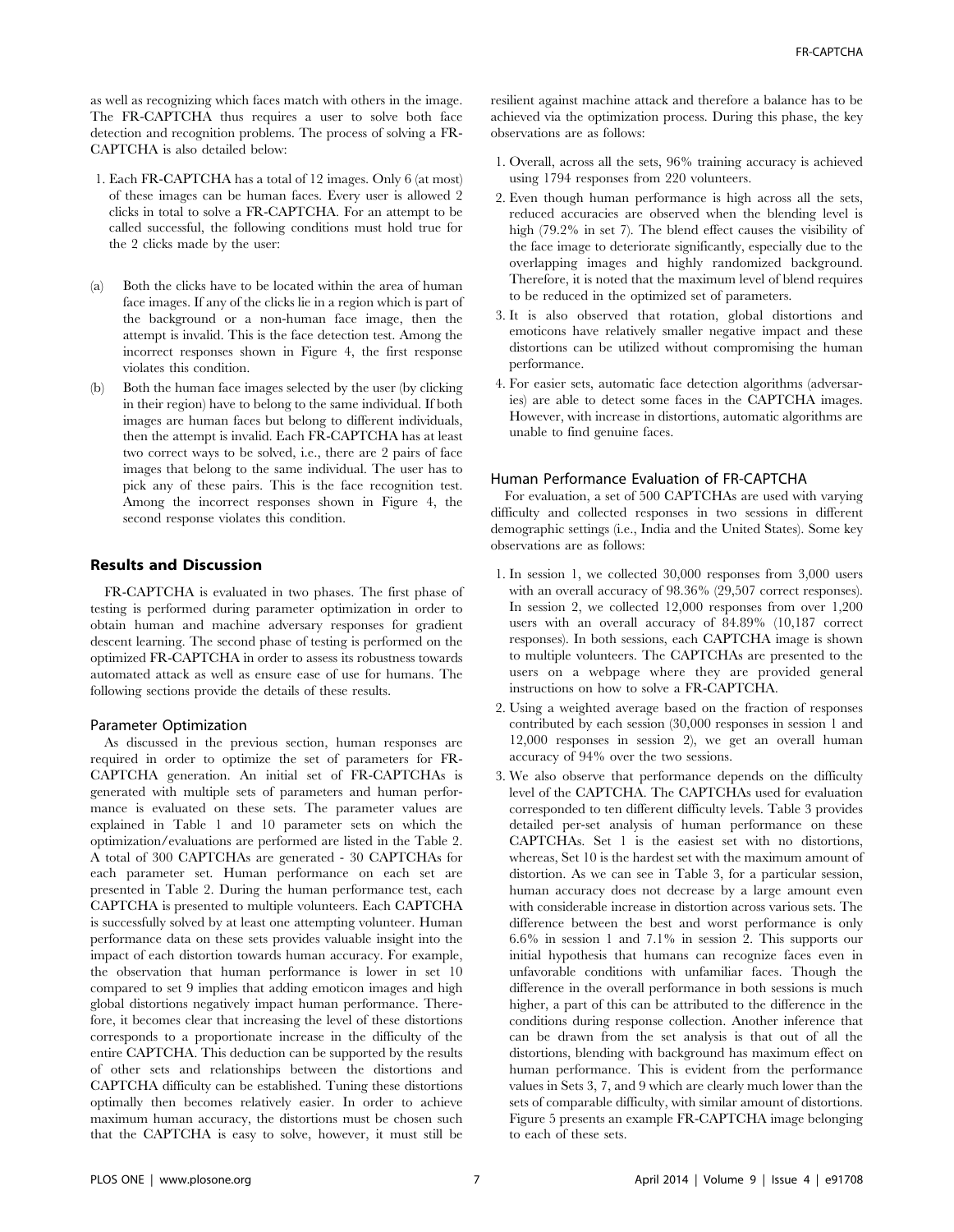#### Table 1. Range of Parameter values.

| Parameter               | Value                                     |
|-------------------------|-------------------------------------------|
| No rotation             | $0^{\circ}$                               |
| Low rotation            | $0^\circ - 60^\circ$                      |
| Medium rotation         | $30^\circ - 120^\circ$                    |
| High rotation           | $45^\circ - 170^\circ$                    |
| No blend                | 100% foreground                           |
| Low blend               | 80% foreground                            |
| Medium blend            | 65% foreground                            |
| High blend              | 50% foreground                            |
| No global distortions   | illumination = false, false edges = false |
| Low global distortions  | either illumination or false edges        |
| High global distortions | illumination = true, false edges = true   |

doi:10.1371/journal.pone.0091708.t001

4. Another interesting observation is that the face images utilized in the experiment belong to the AR Face database which mainly comprises Caucasian subjects. The Other Race Effect (ORE), which has been explored in face recognition literature, suggests that volunteers from the Caucasian race should perform significantly better than non-Caucasian volunteers. Our results show that, for solving FR-CAPTCHA, Indian volunteers have overall better performance and ORE is not observed. Since the FR-CAPTCHA test only involves differentiating between two pairs of face images, the impact of ORE is minimal in this scenario. Further, in order to minimize the possibility of human failure, the selection of the face dataset utilized to generate FR-CAPTCHA for a particular web resource can be easily adjusted according to the ethnicity of the primary target audience.

#### Comparison with reCAPTCHA and IMAGINATION

In addition to FR-CAPTCHA, human performance is evaluated on two other CAPTCHAs, the popular reCAPTCHA and IMAGINATION. A majority of the volunteers were not native English speakers. For each of the three CAPTCHAs, 2,997 responses were collected. Out of these, 1,008 responses were correct for reCAPTCHA, 1,646 responses were correct for Stage 1 of IMAGINATION, and 2,937 responses were correct for the proposed FR-CAPTCHA. Each user attempted one each of these three CAPTCHAs and was asked his/her preference based on the ease with which they could solve these tests. 80% of the users preferred the proposed FR-CAPTCHA over reCAPTCHA and IMAGINATION which were preferred by 8% and 12% of the users respectively. The results of this evaluation are presented in Figure 6.

#### Performance of FR-CAPTCHA against Automated Attack

Besides efficient human performance, a CAPTCHA must also be resilient towards automatic attacks. Since the first step towards breaking a CAPTCHA would be to detect and segment the faces from the entire image, face detection tests were executed on the FR-CAPTCHAs using the above mentioned machine adversaries, but all of the face images were not detected correctly in any of the test CAPTCHAs. In addition, a script designed to find bounding boxes of objects embedded in CAPTCHAs which is successfully able to decipher the objects in IMAGINATION CAPTCHA, was not able to locate all of the objects in any face recognition CAPTCHA [7]. Also, the probability of correctly solving a face recognition CAPTCHA by a random guess method is approximately 0.0069 or 7 in 1000. A detailed computation is presented below:

Table 2. Human performance for each set of CAPTCHAs during parameter optimization phase.

| l Set No.      | <b>Distortion</b>                                               | Human Accuracy (%) |
|----------------|-----------------------------------------------------------------|--------------------|
|                | No rotation, no blend, no global distortions, no emoticons      | 100                |
| $\overline{2}$ | Low rotation, no blend, no global distortions, no emoticons     | 100                |
| 3              | Low rotation, low blend, no global distortions, no emoticons    | 100                |
| 14             | Low rotation, low blend, low global distortions, no emoticons   | 100                |
| 5              | Low rotation, low blend, low global distortions, emoticons      | 100                |
| 16             | High rotation, low blend, low global distortions, no emoticons  | 100                |
| 7              | Low rotation, high blend, no global distortions, no emoticons   | 79.2               |
| 8              | Medium rotation, medium blend, no global distortions, emoticons | 90.0               |
| 19             | Low rotation, low blend, low global distortions, no emoticons   | 100                |
| 10             | Low rotation, low blend, high global distortions, emoticons     | 92.0               |

doi:10.1371/journal.pone.0091708.t002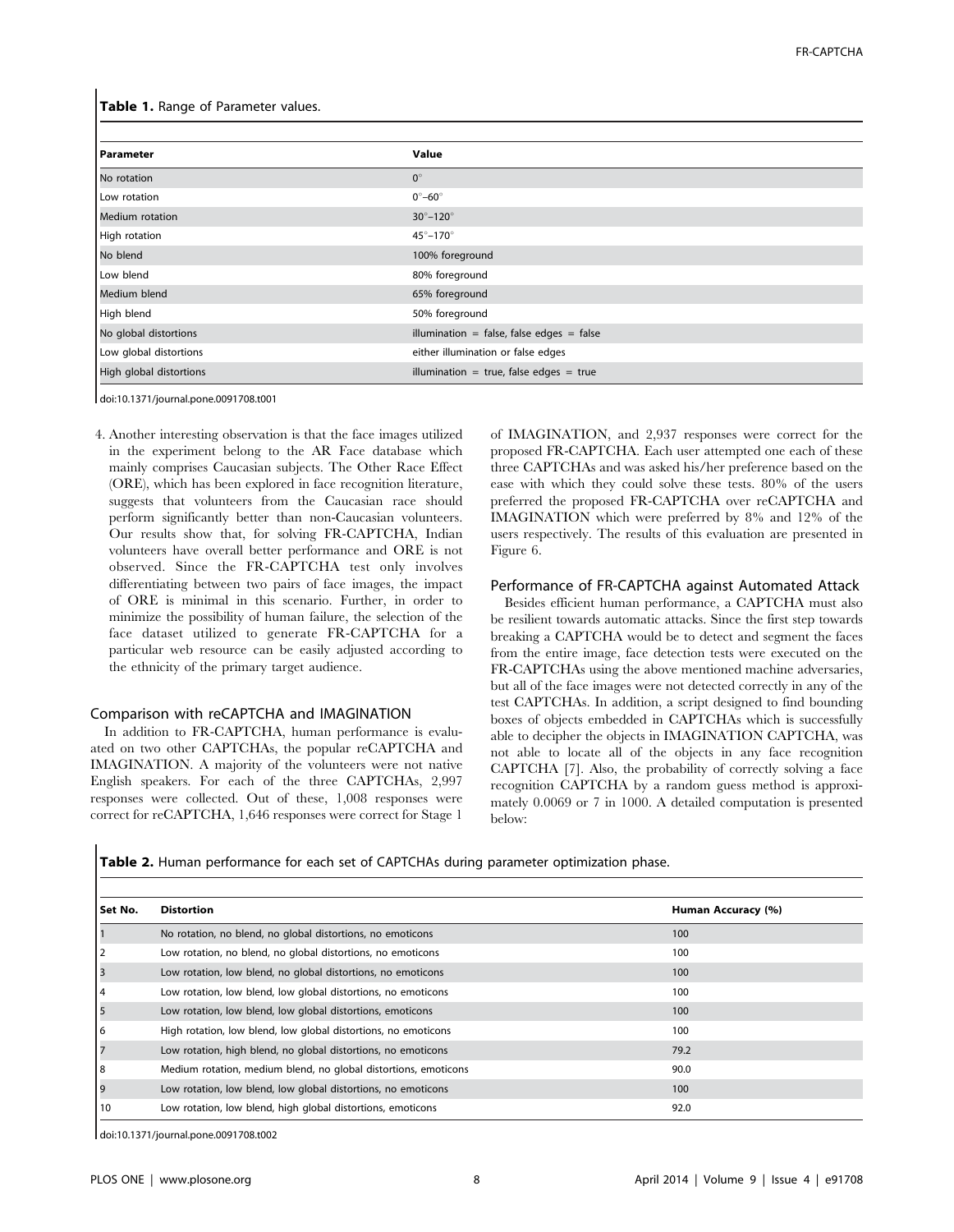Table 3. Human performance for each set of CAPTCHAs.

| Set No. | <b>Distortion</b>                                                    |                  | Human Accuracy (%) |  |
|---------|----------------------------------------------------------------------|------------------|--------------------|--|
|         |                                                                      | <b>Session 1</b> | <b>Session 2</b>   |  |
|         | No rotation, no blend, no global distortions, no emoticons           | 100              | 88.6               |  |
|         | Low rotation, no blend, no global distortions, no emoticons          | 100              | 86.5               |  |
|         | Low rotation, high blend, no global distortions, no emoticons        | 100              | 83.9               |  |
|         | Medium rotation, low blend, no global distortions, no emoticons      | 100              | 86.4               |  |
| -5      | Medium rotation, no blend, low global distortions, no emoticons      | 100              | 85.3               |  |
| 6       | Medium rotation, low blend, low global distortions, no emoticons     | 99.2             | 83.3               |  |
|         | High rotation, medium blend, medium global distortions, no emoticons | 95.4             | 81.8               |  |
| 8       | High rotation, low blend, medium global distortions, emoticons       | 97.6             | 83.2               |  |
| 9       | High rotation, high blend, high global distortions, emoticons        | 93.4             | 81.5               |  |
| 10      | High rotation, low blend, high global distortions, emoticons         | 94.4             | 84.4               |  |

doi:10.1371/journal.pone.0091708.t003

The number of pixels in a FR-CAPTCHA of size  $600 \times 400$  is 240,000. If we assume a constant size of each face image  $(100 \times 100)$ , for a correct response the automated algorithm has to guess a pixel belonging to a face. Since there are two matching pairs of genuine faces (i.e. total of 4 face images pertaining to 2 individuals), the probability of this guess being correct is:  $4 \times 100 \times 100/240,000 = 0.167$ . The next guess has to lie in the face region of the matching face failing which it will be an invalid guess and the entire attempt will fail. Therefore, since only a  $100 \times 100$  region is the favorable outcome, the probability of this guess being correct is:  $100 \times 100/239,999 = 0.0417$ . Note that here, the previous pixel will not be counted for a valid guess and hence the number of possible outcomes (pixels) becomes 239,999. Also, since it may so happen that the pixel in the first case was chosen on the edge of the face region, the immediately adjacent pixel might contain the matching face. Therefore, even adjacent pixels remain possible candidates for selection in this step and the number of possible outcomes is not reduced any lower than 239,999. Following these calculations, the possibility of the entire attempt being correct is:  $0.167 \times 0.0417 = 0.0069$  or approximately 7 in 1000.

It should be noted, however, that this calculation assumes that all face regions are of the same size, which is not the case. Therefore, the above calculation can only be considered as an approximation of the probability that a random guess can solve any given FR-CAPTCHA image.

# References

- 1. Shirali-Shahreza S, Shirali-Shahreza MH (2008) Bibliography of works done on captcha. In: International Conference on Intelligent System and Knowledge Engineering. 205–210.
- 2. Stavrou A, Cook DL, Morein WG, Keromytis AD, Misra V, et al. (2005) Websos: an overlay-based system for protecting web servers from denial of service attacks. Computer Networks 48: 781–807.
- 3. Von Ahn L, Maurer B, McMillen C, Abraham D, Blum M (2008) reCAPTCHA: Human- based character recognition via web security measures. Science 321: 1465–1468.
- 4. Bursztein E, Bethard S, Fabry C, Mitchell JC, Jurafsky D (2010) How good are humans at solving captchas? a large scale evaluation. In: IEEE Symposium on Security and Privacy. 399–413.
- 5. Datta R, Li J, Wang JZ (2009) Exploiting the human-machine gap in image recognition for designing captchas. IEEE Transactions on Information Forensics and Security 4: 504–518.
- 6. Elson J, Douceur JR, Howell J, Saul J (2007) Asirra: a captcha that exploits interest- aligned manual image categorization. In: ACM Conference on Computer and Communi- cations Security. 366–374.

#### Conclusion

In this paper, a novel CAPTCHA is proposed which utilizes face recognition and detection as the Turing test. By analyzing the results obtained using two demographically diverse groups of volunteers, we can assert that the proposed CAPTCHA is userfriendly and easy to solve. Moreover, it is robust and secure against automated attack. It addresses the language/alphabet dependency challenges of text-based CAPTCHAs while remaining intuitive and simple for human users. In addition, the success of the proposed CAPTCHA also confirms that humans can match faces under severe distortion with high accuracy. We believe that the proposed face recognition CAPTCHA facilitates security against bots in online services without compromising user convenience.

Additional Information: Website for FR-CAPTCHA: http://research.iiitd.edu.in/groups/iab/frcaptcha.html.

## Acknowledgments

The authors would like to thank all the volunteers who participated in various stages of this research and provided their valuable input and opinion.

# Author Contributions

Conceived and designed the experiments: GG BP MV RS AN. Performed the experiments: GG BP. Analyzed the data: GG BP MV RS AN. Contributed reagents/materials/analysis tools: GG BP. Wrote the paper: GG BP MV RS AN.

- 7. Golle P (2008) Machine learning attacks against the asirra captcha. In: ACM Conference on Computer and Communications Security. 535–542.
- 8. Zhu BB, Yan J, Li Q, Yang C, Liu J, et al. (2010) Attacks and design of image recognition captchas. In: ACM conference on Computer and Communications Security. 187–200.
- 9. Kluever KA, Zanibbi R (2009) Balancing usability and security in a video captcha. In: Symposium on Usable Privacy and Security. 14:1–14:11.
- 10. Schlaikjer A (2007) A dual-use speech captcha: Aiding visually impaired web users while providing transcriptions of audio streams. LTI-CMU Technical Report: 07–014.
- 11. Grother PJ, Quinn GW, Phillips PJ (2010) Report on the evaluation of 2d stillimage face recognition algorithms. Technical Report 7709, NIST Interagency Reports.
- 12. Ruiz-del Solar J, Verschae R, Correa M (2009) Recognition of faces in unconstrained environments: A comparative study. EURASIP Journal on Advances in Signal Processing doi:101155/2009/184617.